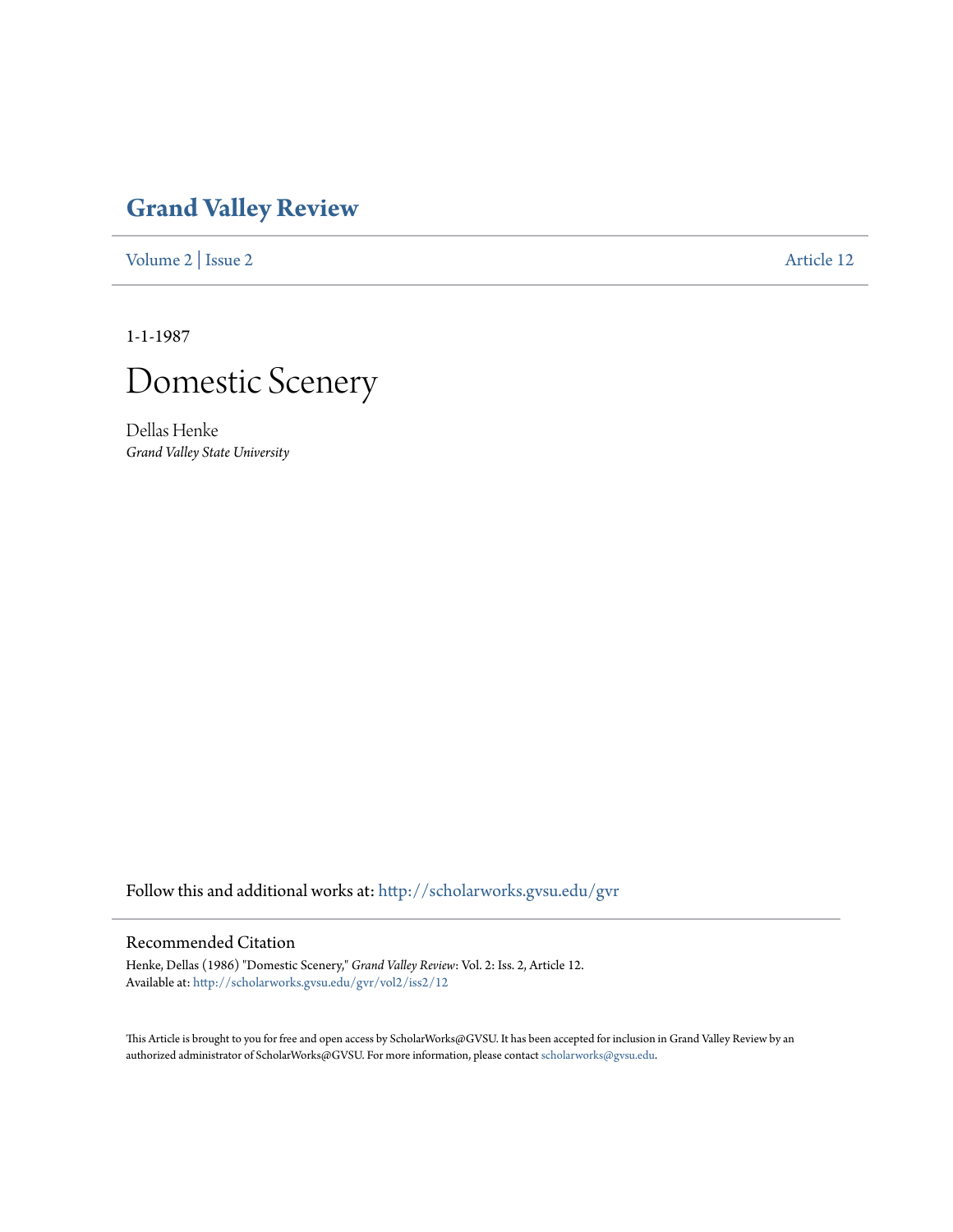DELLAS HENKE

## **Domestic Scenery**

The works illustrated in this issue of the *Grand Valley Review* were selected from a larger group of works in progress entitled *Domestic Scenery.* 

The images are of men and women asking questions about human relationships. When cave painters made an image of a bison it was to understand their relationship to it. I am always more satisfied by the questions asked by a people than by their answers.

*Domestic Scenery,* amongst other works, has recently been exhibited at Iowa Wesleyan College in Mt. Pleasant, Iowa, and Gallery 617 in Kalamazoo; it will be shown in December, 1987, at the Grand Rapids Art Museum.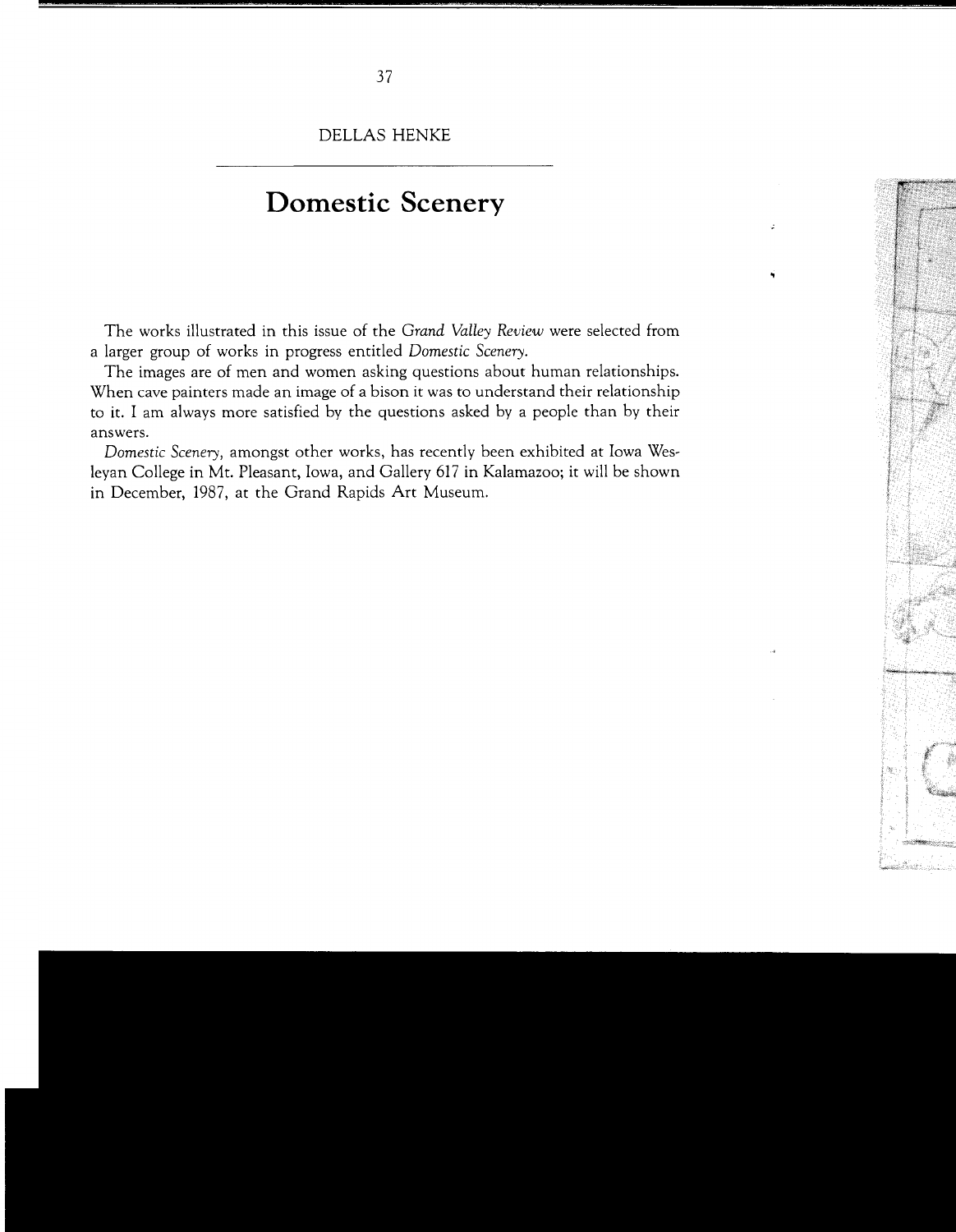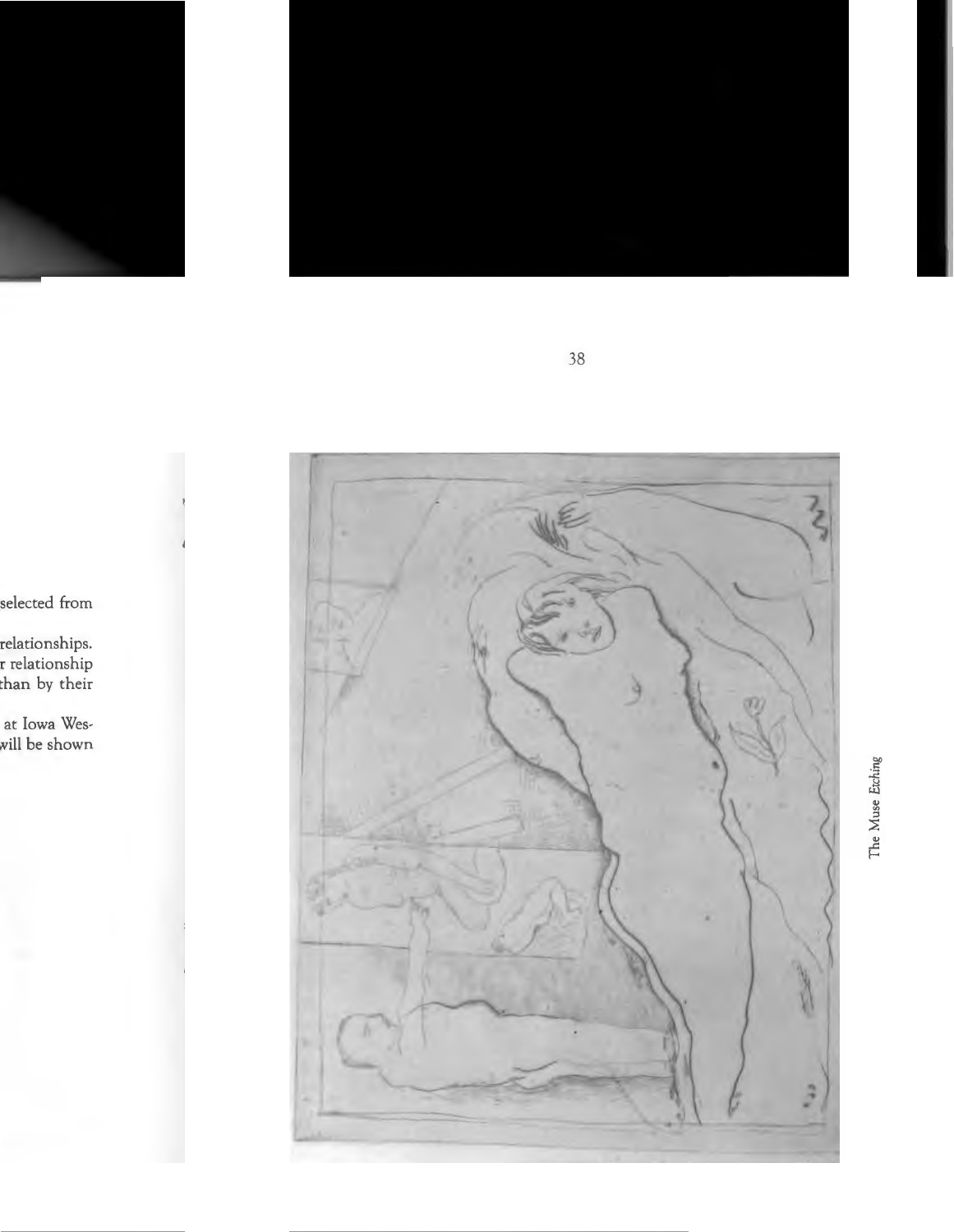

The doll maker Etching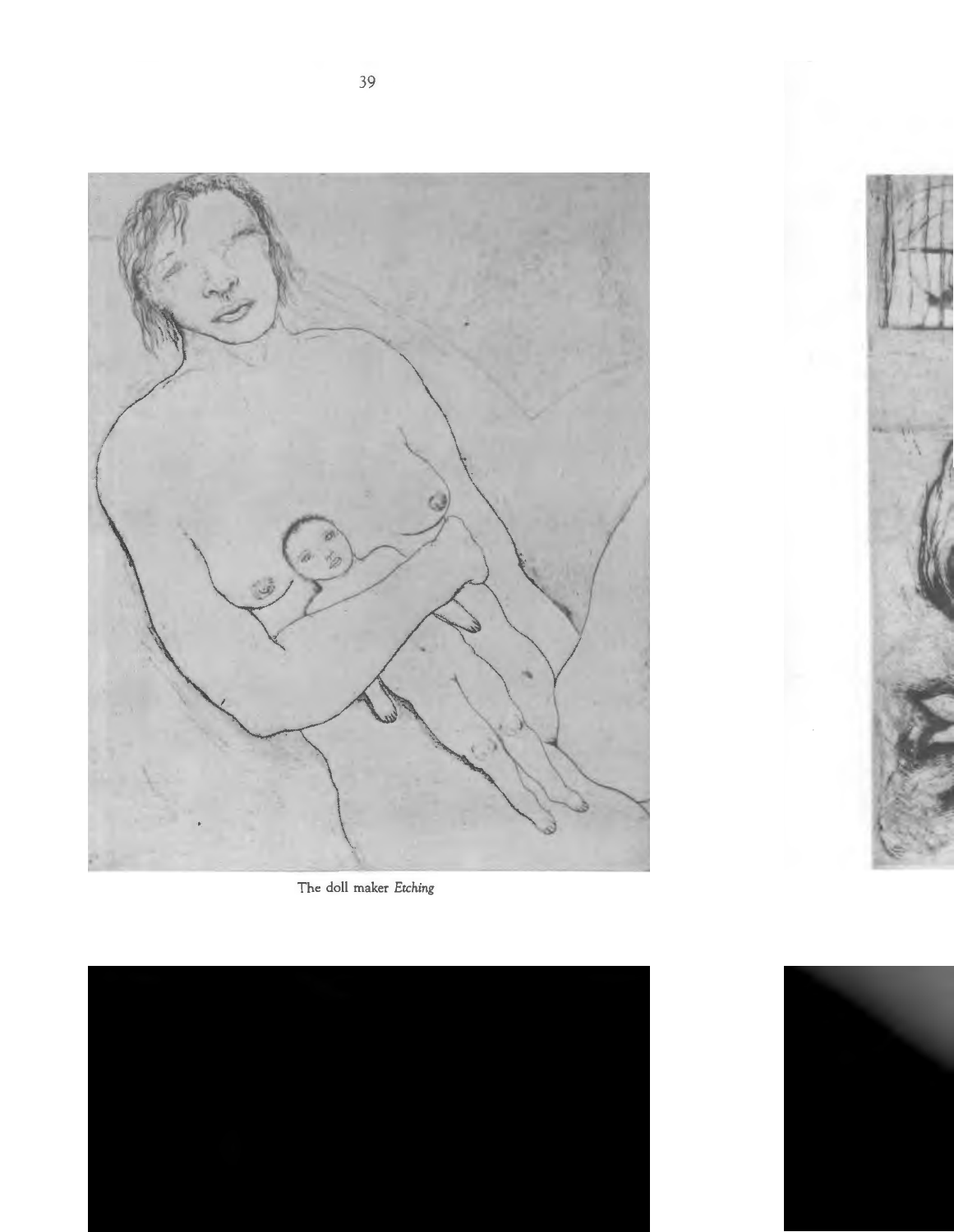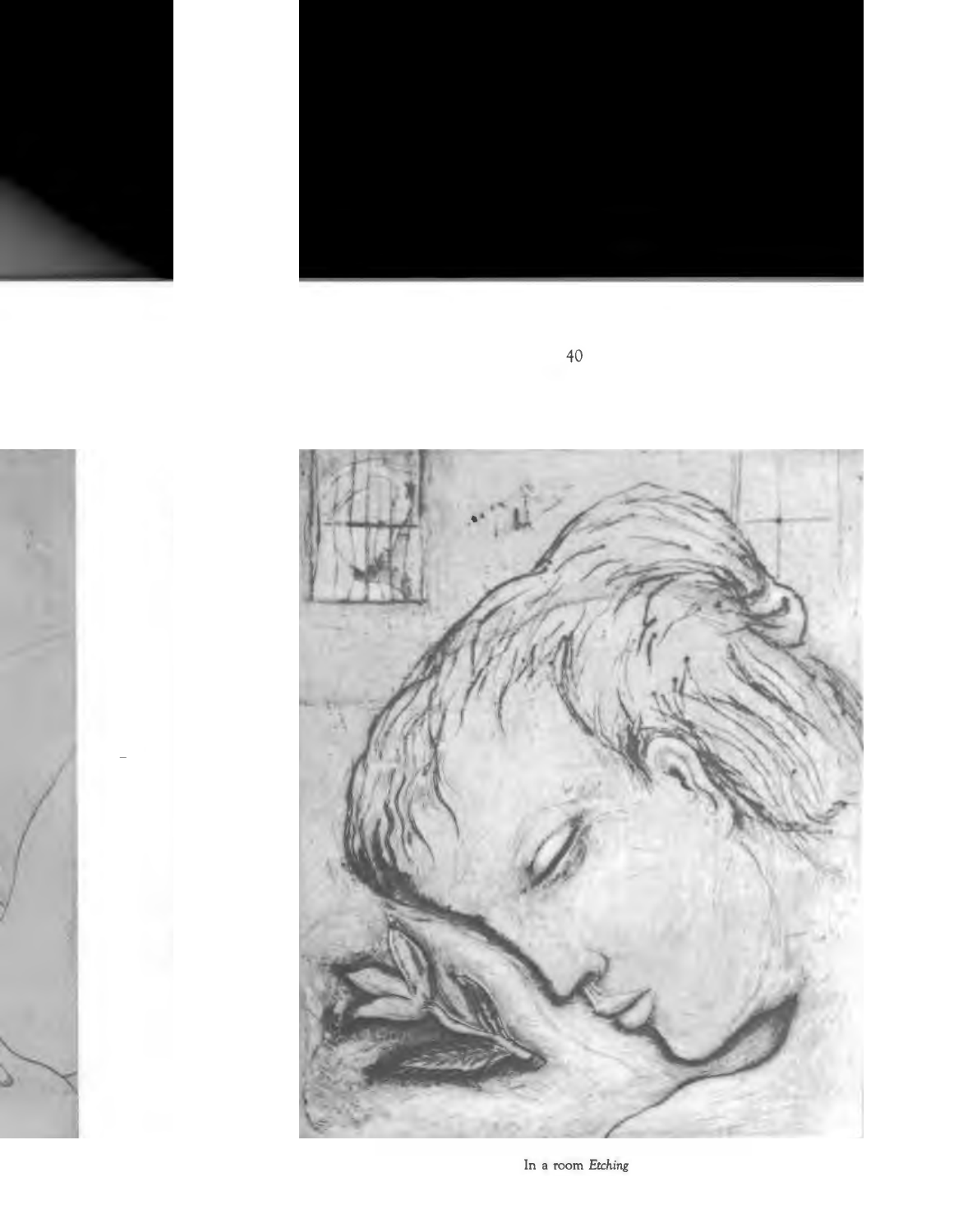

Esther *Etching*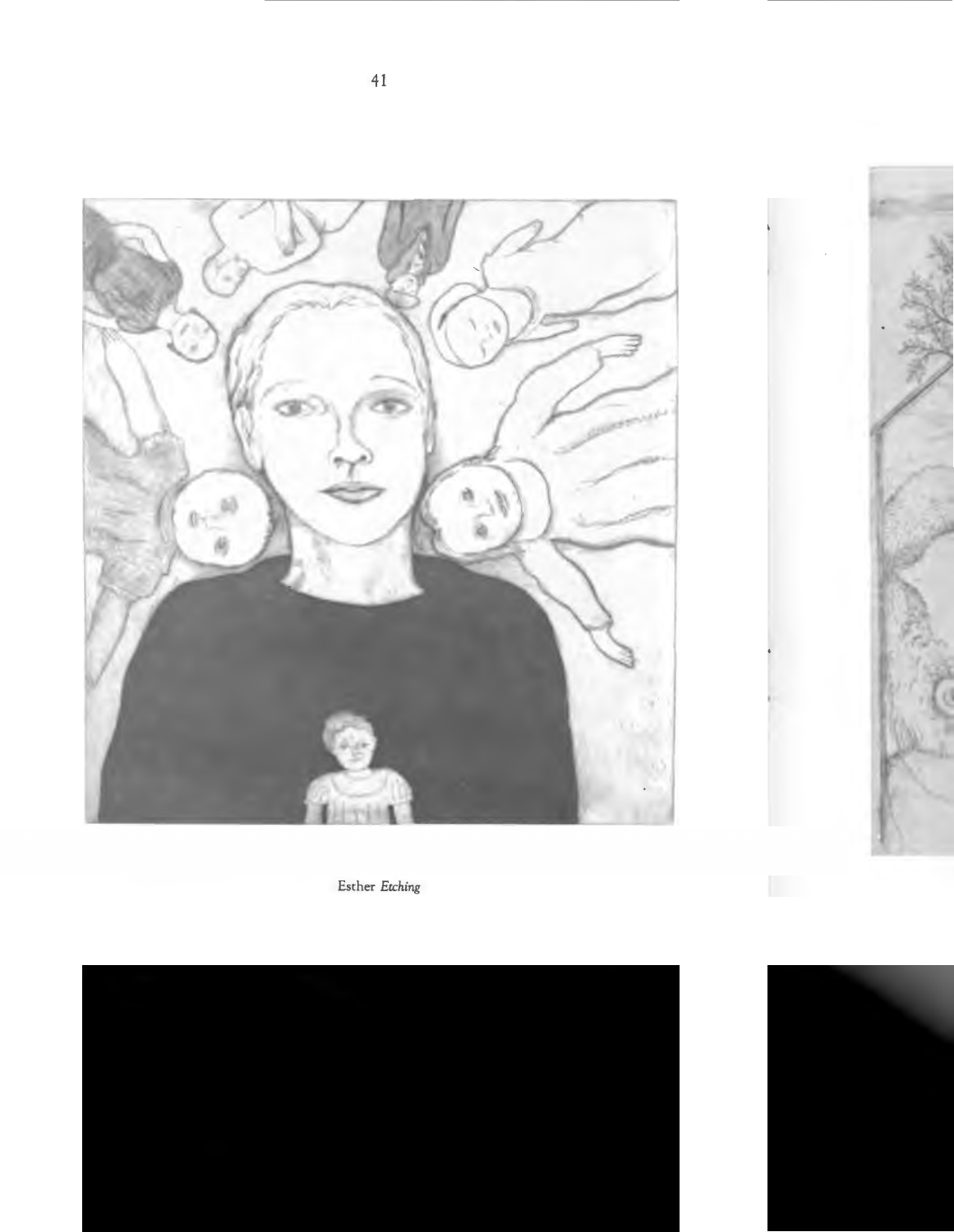

In our house Engraving